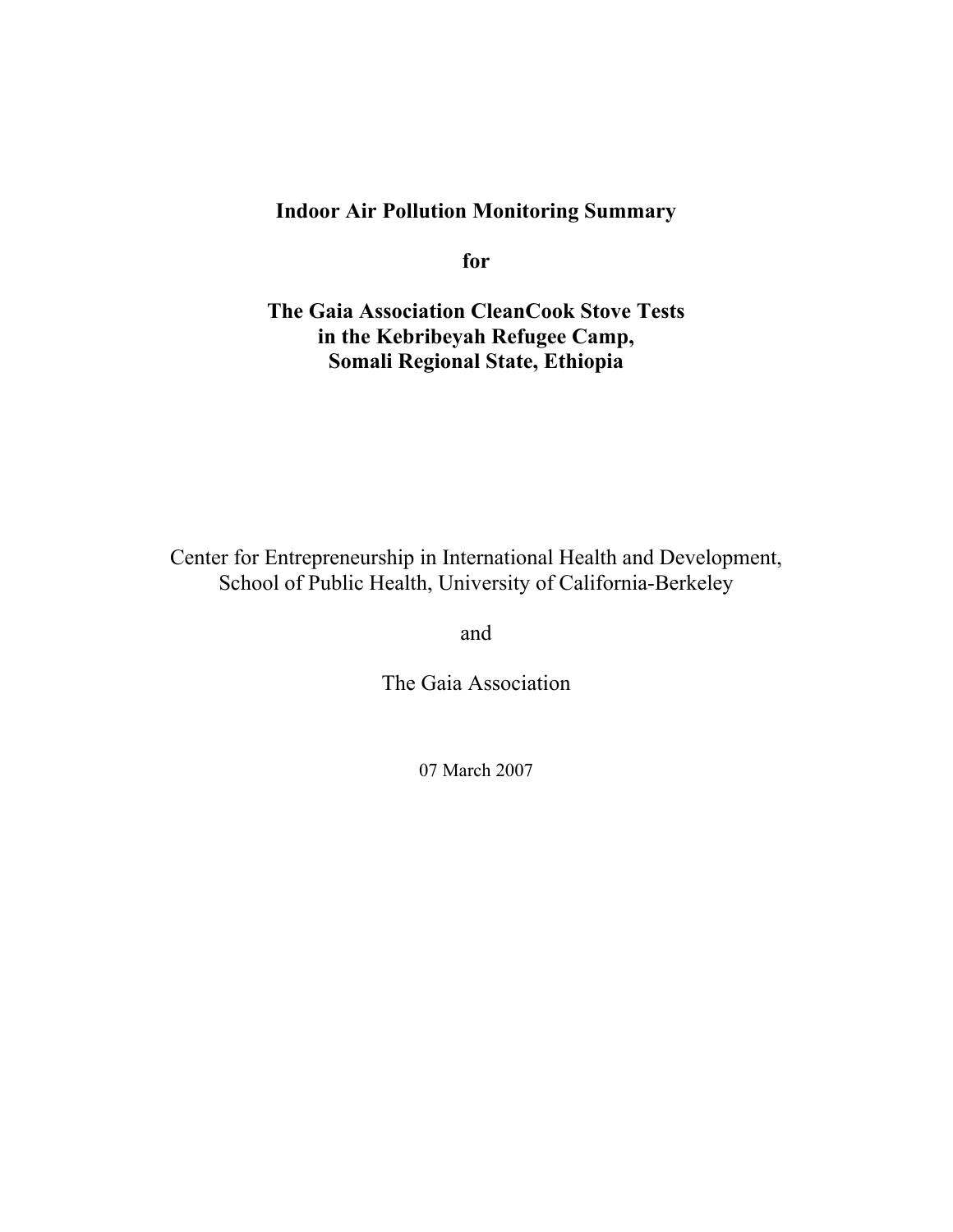## **Purpose of Study**

Under the guidance of the Center for Entrepreneurship in International Health and Development (CEIHD), Gaia Association has performed indoor air pollution (IAP) tests for the past year in homes in Addis Ababa and refugee camps throughout Ethiopia. IAP in refugee communities is a major concern, and the data collected from this study will aid in the mitigation of the negative effects of indoor smoke. CEIHD is assisting with the air quality measurements and equipment in pilot study homes and will use data generated by this study.

## **Background of Gaia Association and This Study**

Gaia Association is an Ethiopian NGO formed one year ago to further the aims of Project Gaia Research Studies, which has as its purpose to demonstrate the use of alcohol fuels (ethanol and methanol) for household and refugee use in Ethiopia. The association seeks to replace existing traditional fuels such as firewood, kerosene, charcoal, and dung that have been shown to be harmful to human health. The vehicle for this change is the CleanCook stove by Dometic AB, which is fueled by ethanol.

For the past year, Gaia has been collaborating with UNHCR (The United Nations High Commission for Refugees) and ARRA (Administration of Refugee and Returnee Affairs) to distribute the CleanCook stove to the Kebribeyah refugee camp, which is located in the eastern Somali Regional State. Since the project's inception 800+ stoves (households) along with 10 liters (a 10 day supply) of ethanol have been distributed to each participating household. In the future, the program will expand to include all homes inside the camp. In order to ensure a sustainable fuel supply, an ethanol storage facility has been built at Kebribeyah. The storage facility can hold up to 16,000 liters of ethanol and the association has also secured a tanker to transport the ethanol from FINCHAA (an ethanol distillery) to Kebribeyah.

Kebribeyah currently accommodates over 16,000 refugees. The camp conditions and construction of the refugees' structures contribute to high levels of IAP. Entrances to homes are the only access to fresh air, and most homes/cooking areas are poorly ventilated. Predominant use of solid biomass cooking stoves indoors and the lack of ventilation results in high levels of indoor air pollution, such as carbon monoxide (CO) and particulate matter of aerodynamic diameter less than or equal to 2.5 microns ( $PM_{2.5}$ ). Use of incense and kerosene for lighting also add to high levels of CO and  $PM_2$ , in the indoor air. The close proximity of the homes contributes to transference of PM and CO from one house to another. The dry, arid, and windy climate of the eastern region also plays a part in the levels of outdoor air pollution.

The project provided an opportunity for the participants and residents of the camp to gain firsthand knowledge about IAP and to learn that it is a major human health concern. Through the assistance of interpreters, several issues were addressed regarding the study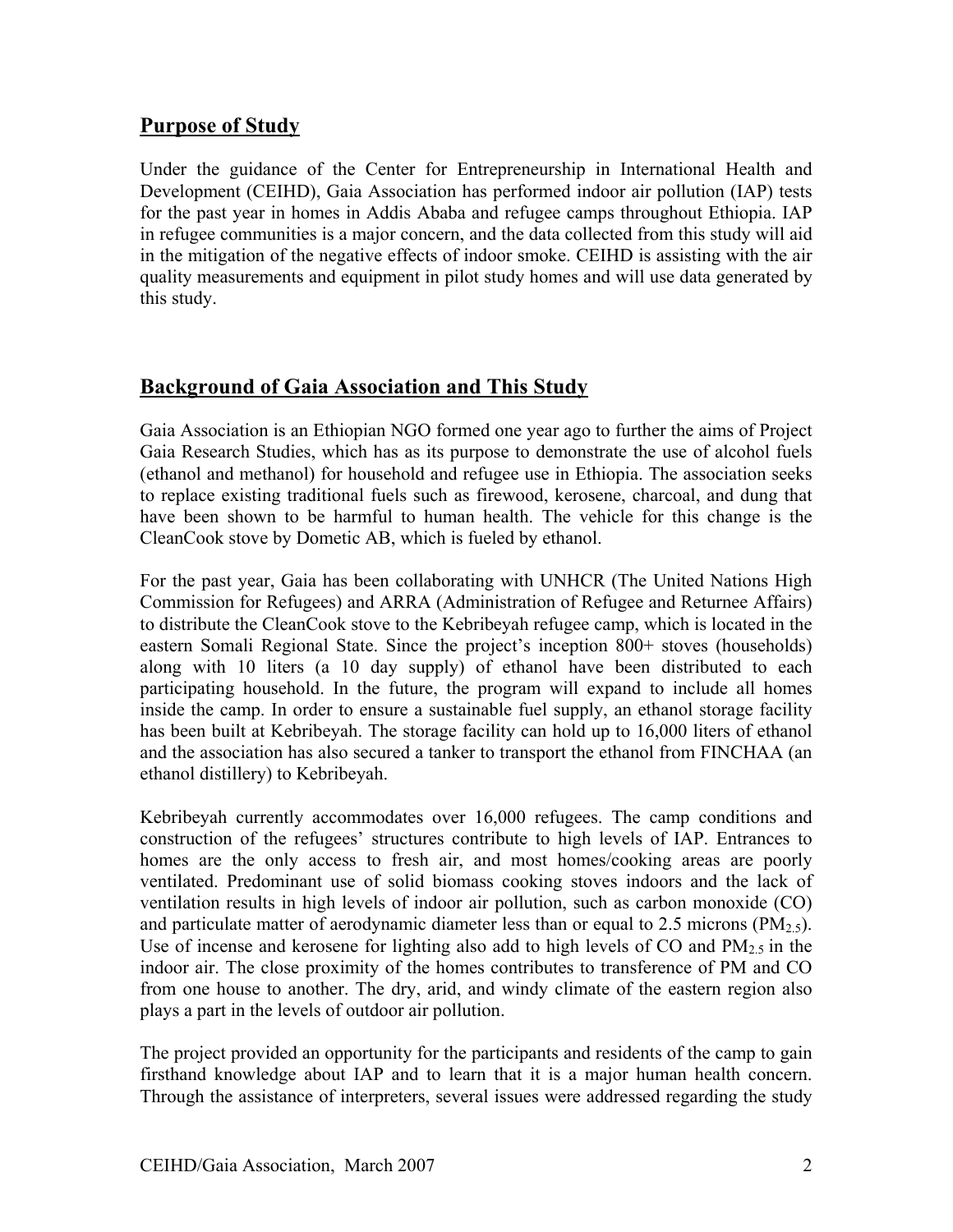and the subject of IAP. The participants were extremely concerned about how IAP affected their lives, and they expressed varied health concerns regarding the issue. The information collected at Kebribeyah provided evidence not only to our team, but also most importantly to the stakeholders, that alternative fuels and technologies have their place in refugee communities. At the completion of the study, the participants knew that the equipment placed in their homes would contribute to data that in the future would aid them and their living conditions. By conducting the study, we gave legitimacy to the stakeholders' concerns that IAP has negatively impacted their health and livelihoods. The stakeholders reported the positive effects of the CleanCook and how it mitigated the negative effects of IAP.

#### *Special Conditions of the Camp*

The Kebribeyah refugee camp offers an exceptional testing environment, because the homes are uniform through out the community. All are characterized by their lack of good ventilation. Homes and cooking shelters alike have doors covered by cloth flaps and no windows.

Due to the political instability in the region, it was imperative for the Gaia Association IAP team to leave the camp by 17:00 everyday.

## **Methods**

The study was conducted in a total of 11 households in Kebribeyah Camp. The format of the study consisted of monitoring indoor air quality in homes for 48 hours both before and after the introduction of the CleanCook stove. Monitoring equipment was positioned in kitchens in accordance with the standard placement protocols given by CEIHD.

The requirements were:

- 1. 100 cm from the edge of the stove (combustion zone)
- 2. 140 cm above the floor
- 3. 150 cm from any openable door or window, where possible

The devices were placed for a 48 hr period in accordance with the above requirements. After the devices were placed in the refugee camp households, sketches were made of the placement of the equipment and the kitchen and photographs were taken.

The CO concentrations in the room were measured with the HOBO CO logger (model  $#$ H11-001, Onset Computer Corporation, Bourne, MA, USA), which was set to record a concentration reading every minute. Fine particulate matter was measured by the University California Berkeley Particle Monitor (UCB PM), which uses a photoelectric detector (Litton et al., 2004; Edwards et al., 2006). The UCB PM measured the  $PM<sub>25</sub>$ concentration every minute (reported in units of milligrams per cubic meter of air,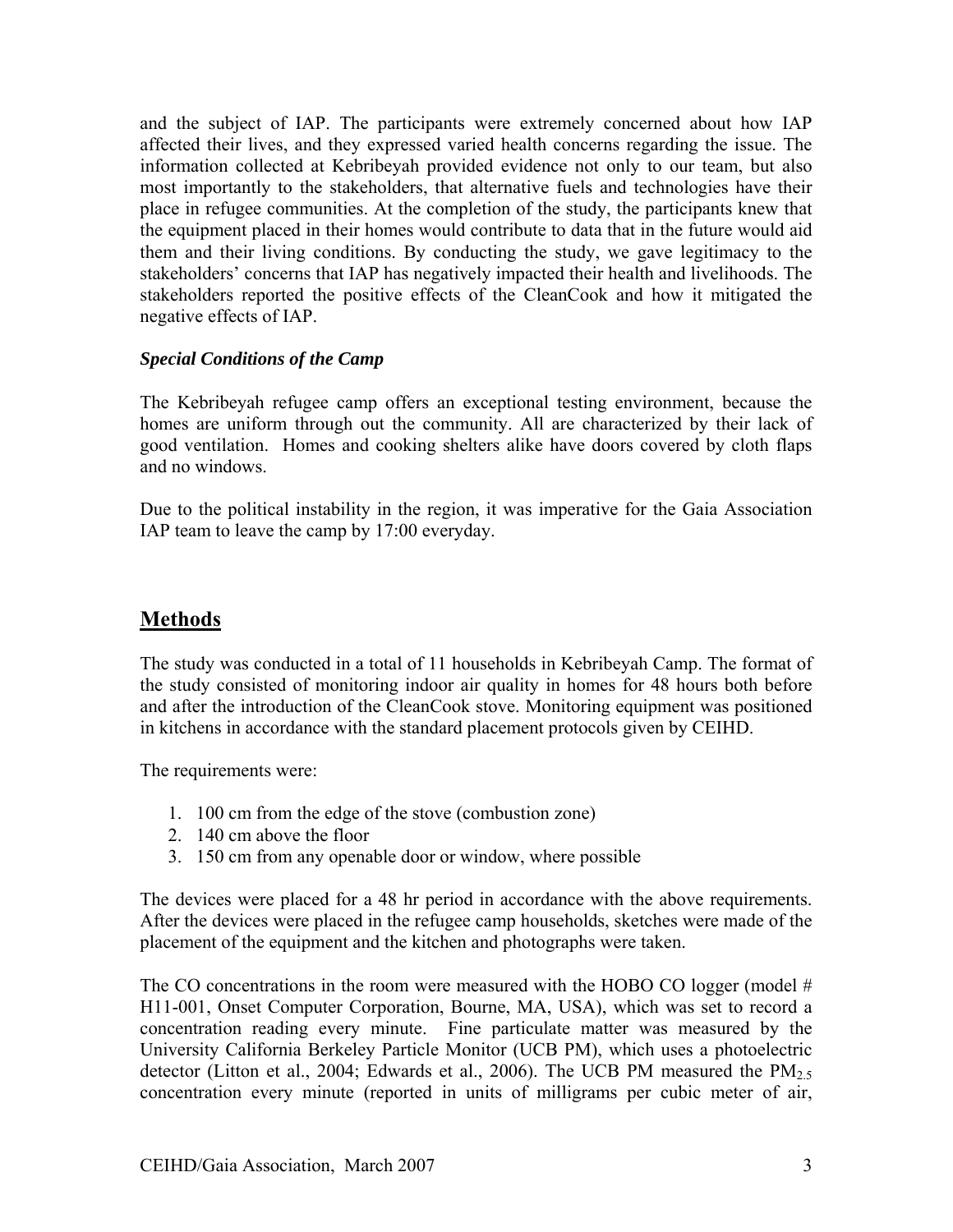mg/m<sup>3</sup>). Color dosimeter tubes (model # 1DL, Gastec Corporation, Kanagawa, Japan) were also used to measure CO. The Gastec CO tube offered a different, simpler method of measuring the CO levels.

Six HOBO CO loggers were used in the study. These loggers were purchased by Gaia Association and calibrated at the Indoor Air Pollution Lab at the University of California-Berkeley using CO standard gas of 5 and 60 ppm. Before the start of the 'Before' and 'After' sampling, a co-location calibration check was performed in the Gaia Association office kitchen to test whether or not the six HOBO loggers were working properly. The six HOBO loggers were tested against a seventh HOBO logger which was called the "Gold Standard" (and was not otherwise used). This protocol was followed after each of the devices was used six times.

The Gastec CO tube yields one average CO concentration. Each tube was read inside the households at the 24 hr and 48 hr marks.

The UCB particle monitors were produced and calibrated in the IAP Lab at UC-Berkeley before they were used in the refugee camp in Kebribeyah. The photoelectric chamber of each of the devices was cleaned with isopropyl alcohol after every five uses.

The above monitoring equipment was launched and downloaded on the premises of the camp. The data was then organized and analyzed at the Gaia Association office in Addis Ababa.

#### *Pre and Post–Monitoring Questionnaires*

A pre-monitoring questionnaire was used to measure the structure of the cooking areas. At the end of the 48 hr testing period, a post-monitoring questionnaire was administered to the 11 participating households. Also at this time, the monitoring equipment was taken down and end times recorded.

During the post-monitoring questionnaire, the main cook of each household was asked a series of questions to determine what the household conditions were like throughout the monitoring period. The questionnaire contained a total of 39 questions. These questions were designed to help interpret the IAP data collected during the 48 hr period. Questions such as what type of fuel was used and for how long the participating family cooked help explain why there may have been higher or lower levels of CO and PM recorded during the study.

### *Household Selection*

The refugees at Kebribeyah Camp have uniform living conditions. The conditions of the homes and the type of stoves and fuels used do not vary.

Before the field team departed for Kebribeyah, the requirements of the study were sent to the ARRA headquarters to aid in the selection of households. The refugee committee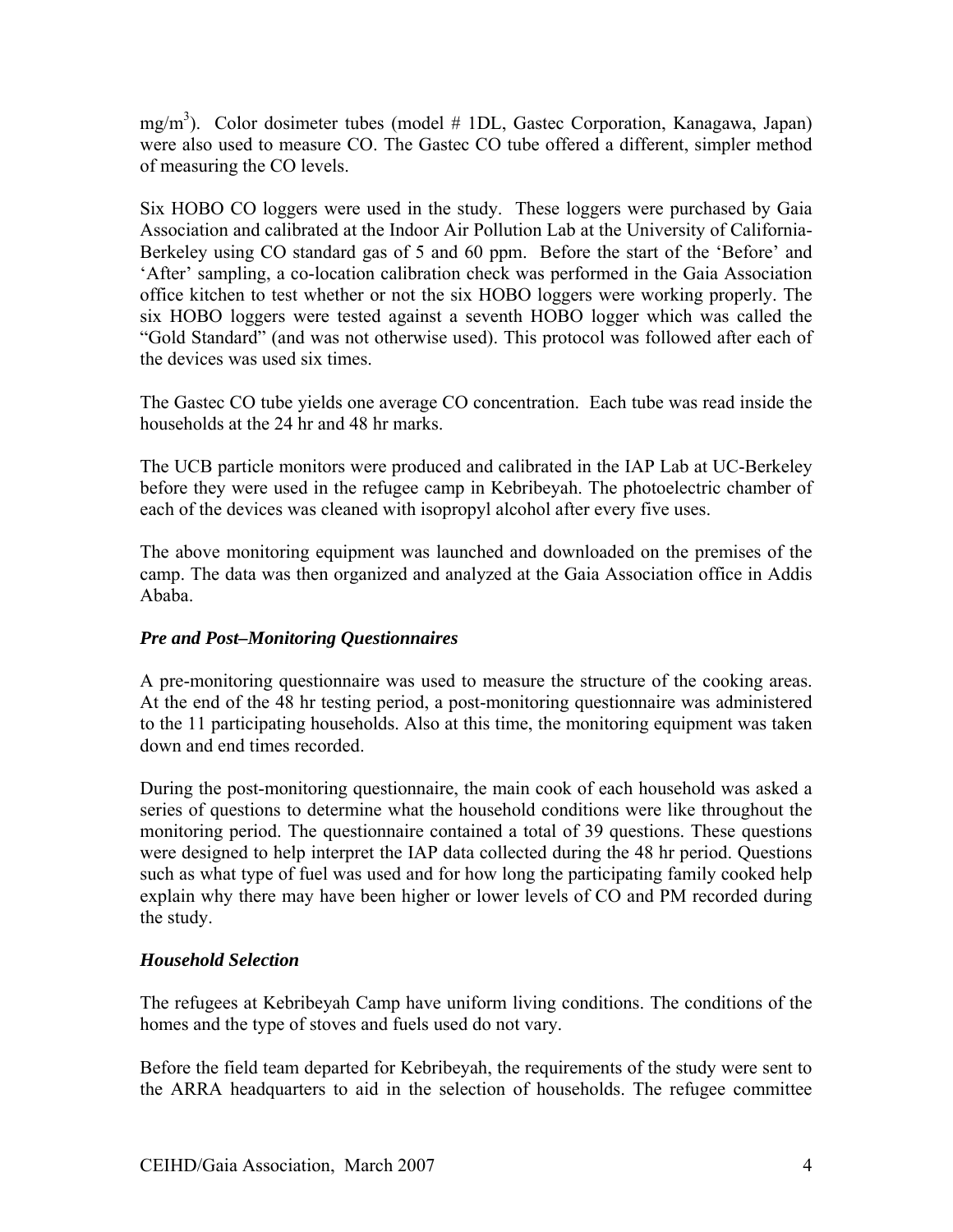leader of zone four, section two (Farah Sahal) was selected to help facilitate this study. When the field team arrived they were met by an interpreter who communicated their expectations and goals of the project to the 11 selected households in this zone (from Amharic to Somali). The committee leader also accompanied the team to each household and explained in detail the functionality of the equipment and the requirements of the study. The questions of the participants were addressed at this time.

Consumer acceptance of the stoves, even for families with no previous experience with a modern stove and improved fuel, was very strong. Satisfaction with the cleanliness and safety of the stove was a common theme. The power of the stove also received uniformly high marks.

## **Results**

#### *Indoor Air pollution Concentrations*

The following results are for the 48-hour concentration measurements of  $PM_{2.5}$  and CO in Kebribeyah Refugee Camp kitchens. The 11 households selected for the study used a modified traditional wood stove as their primary stove and a metal charcoal stove as their secondary stove (Table 1). In the After Study (AS), the CleanCook stove was introduced (Table 2).

In addition to the mean, minimum, and maximum PM concentrations recorded during each monitoring period, the UCB PM software calculated the highest, second highest, and third highest 15-minute average PM concentration. Each of these three metrics is a consecutive 15-minute period, and none of the three periods overlap. All values are displayed in Tables 1 and 2.

**Table 1.** Results of the 48-hour kitchen concentration measurements of  $PM_2$  and CO in 11 households using modified wood stoves and charcoal stoves (Before).

| <b>HH ID</b> | $PM_{2.5}$ Concentration (mg/m <sup>3</sup> ) |      |      |            |                |                 |                 | $CO$ (ppm)  |             |       |
|--------------|-----------------------------------------------|------|------|------------|----------------|-----------------|-----------------|-------------|-------------|-------|
|              | # of                                          | Mean | Min  | <b>Max</b> | <b>Highest</b> | 2 <sup>nd</sup> | 3 <sup>rd</sup> | <b>HOBO</b> | <b>HOBO</b> | Tube  |
|              | records                                       |      |      |            | $15$ -min      | <b>Highest</b>  | <b>Highest</b>  | Mean        | Max         | Mean  |
|              |                                               |      |      |            | Ave            | $15$ -min       | $15-Min$        |             |             |       |
|              |                                               |      |      |            |                | Ave             | Ave             |             |             |       |
| Keb001       | 2892                                          | 2.19 | 0.03 | 77.88      | 60.87          | 45.37           | 39.13           | 77.0        | 645.0       | >28.1 |
| Keb002       | 2881                                          | 0.68 | 0.06 | 35.61      | 17.70          | 10.49           | 8.05            | 51.6        | 324.0       | >26.5 |
| Keb003       | 2881                                          | 2.77 | 0.03 | 75.49      | 40.12          | 38.53           | 35.45           | 117.2       | 707.0       | >31.4 |
| Keb004       | 2891                                          | 0.20 | 0.04 | 49.90      | 22.35          | 1.16            | 0.92            | 30.2        | 278.3       | >28.1 |
| Keb005       | 2879                                          | 2.40 | 0.03 | 76.71      | 66.92          | 57.48           | 48.99           | 83.6        | 637.0       | >30.6 |
| Keb006       | 2870                                          | 1.05 | 0.04 | 76.41      | 17.46          | 13.09           | 12.05           | 73.8        | 590.0       | >28.1 |
| Keb007       | 2715                                          | 0.66 | 0.03 | 77.05      | 32.78          | 26.61           | 9.16            | 54.0        | 551.0       | >47.0 |
| Keb008       | 2551                                          | 1.13 | 0.05 | 70.66      | 29.25          | 20.31           | 15.20           | 23.6        | 270.5       | >47.0 |
| Keb009       | 2741                                          | 4.10 | 0.03 | 75.48      | 64.65          | 59.45           | 58.25           | 54.0        | 454.1       | >47.0 |
| Keb010       | 2589                                          | 5.45 | 0.04 | 78.40      | 76.89          | 68.14           | 65.98           | 156.8       | 707.0       | >47.0 |
| Keb011       | 2736                                          | 3.20 | 0.03 | 77.62      | 40.97          | 38.44           | 35.02           | 53.7        | 438.5       | >47.0 |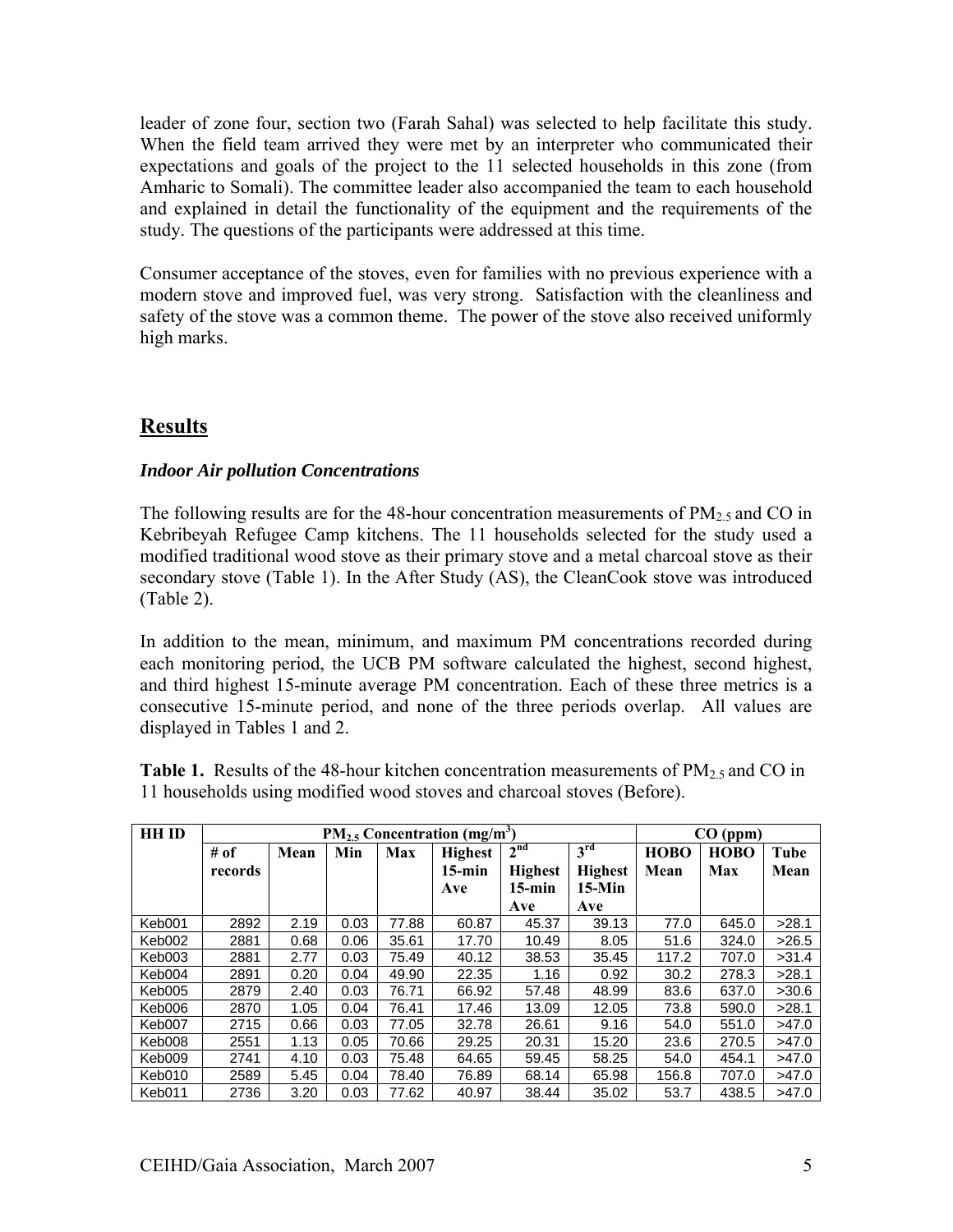**Table 2.** Results of the 48-hour kitchen concentration measurements of  $PM_{2.5}$  and CO in the same 11 households using the CleanCook stove (After).

| <b>HH ID</b> | $PM_{2.5}$ Concentration (mg/m <sup>3</sup> ) |      |      |            |                |                 |                 | CO (ppm)    |             |       |
|--------------|-----------------------------------------------|------|------|------------|----------------|-----------------|-----------------|-------------|-------------|-------|
|              | # of                                          | Mean | Min  | <b>Max</b> | <b>Highest</b> | 2 <sup>nd</sup> | 3 <sup>rd</sup> | <b>HOBO</b> | <b>HOBO</b> | Tube  |
|              | records                                       |      |      |            | $15$ -min      | <b>Highest</b>  | <b>Highest</b>  | Mean        | Max         | Mean  |
|              |                                               |      |      |            | Ave            | $15$ -min       | $15-Min$        |             |             |       |
|              |                                               |      |      |            |                | Ave             | Ave             |             |             |       |
| Keb001       | 2731                                          | 0.16 | 0.10 | 7.39       | 2.35           | 2.02            | 1.67            | 15.9        | 168.9       | 13.8  |
| Keb002       | 2706                                          | 0.11 | 0.02 | 13.91      | 2.61           | 2.55            | 2.20            | 6.2         | 116.0       | 5.2   |
| Keb003       | 2730                                          | 0.11 | 0.05 | 10.96      | 2.62           | 1.09            | 1.07            | 8.5         | 63.2        | 6.6   |
| Keb004       | 2671                                          | 0.05 | 0.04 | 2.40       | 0.60           | 0.19            | 0.19            | 4.9         | 85.7        | 6.2   |
| Keb005       | 2694                                          | 0.21 | 0.04 | 17.74      | 10.54          | 7.05            | 5.25            | 18.4        | 105.2       | 18.9  |
| Keb006       | 2689                                          | 0.22 | 0.08 | 32.51      | 7.27           | 2.36            | 2.15            | 16.5        | 161.1       | 19.3  |
| Keb007       | 2800                                          | 0.28 | 0.08 | 24.93      | 10.57          | 10.18           | 6.39            | 16.9        | 182.6       | 11.9  |
| Keb008       | 2792                                          | 0.12 | 0.04 | 8.23       | 2.38           | 2.06            | 1.40            | 9.8         | 107.2       | 4.8   |
| Keb009       | 2786                                          | 0.08 | 0.06 | 1.09       | 0.36           | 0.36            | 0.34            | 29.5        | 192.4       | >24.3 |
| Keb010       | 2768                                          | 0.05 | 0.04 | 1.31       | 0.33           | 0.24            | 0.24            | 26.8        | 268.6       | >24.5 |
| Keb011       | 2780                                          | 0.06 | 0.04 | 2.66       | 0.41           | 0.34            | 0.20            | 7.2         | 94.5        | 4.4   |

Table 3 shows the means of the PM and CO data for the 11 households in the Before and After monitoring, along with the standard deviations. The percent differences are also shown, comparing the Before and After averages (the Before values were used as the denominator).

|                                               | Before, | Before,        | After,  | After,         | Percent   |
|-----------------------------------------------|---------|----------------|---------|----------------|-----------|
|                                               | Average | <b>Std Dev</b> | Average | <b>Std Dev</b> | change    |
| PM: Average $(mg/m^3)$                        | 2.17    | 1.63           | 0.13    | 0.08           | $-94%$    |
| PM: Minimum $(mg/m^3)$                        | 0.04    | 0.01           | 0.06    | 0.02           | $+53%$    |
| PM: Maximum $(mg/m3)$                         | 70.11   | 14.05          | 11.20   | 10.33          | $-84%$    |
| PM: Highest 15-min ave                        | 42.72   | 21.29          | 3.64    | 3.94           | $-91%$    |
| $\overline{PM}$ : $2^{nd}$ Highest 15-min ave | 34.46   | 22.00          | 2.58    | 3.19           | $-93%$    |
| PM: 3 <sup>rd</sup> Highest 15-min ave        | 29.83   | 22.12          | 1.92    | 2.09           | $-94%$    |
| CO: Mean, HOBO (ppm)                          | 70.5    | 38.6           | 14.6    | 8.2            | $-79%$    |
| CO: Maximum, HOBO (ppm)                       | 509.3   | 165.5          | 140.5   | 60.1           | $-72%$    |
| CO: Mean, Tubes (ppm)                         | > 37.2  | > 9.7          | >12.7   | > 7.9          | <b>NA</b> |

**Table 3.** Average Kitchen Concentration and Percent Changes

The average of the set of 11 48-hour average kitchen  $PM_{2.5}$  concentrations went down from 2.17 mg/m<sup>3</sup> in the Before (traditional wood stove) phase to 0.13 mg/m<sup>3</sup> in the After phase, when the households were using the CC stove. This is a 94% reduction. A Wilcoxon Signed-Rank test showed that this difference was significant ( $p = 0.004$ ), as did a Student's t-Test ( $p = 0.002$ ). The average minimum  $PM_{2.5}$  concentrations were 0.04  $mg/m<sup>3</sup>$  in the Before phase and 0.06 mg/m<sup>3</sup> in the After phase. The PM minimum average may be slightly higher in the After phase because of the dusty and windy conditions of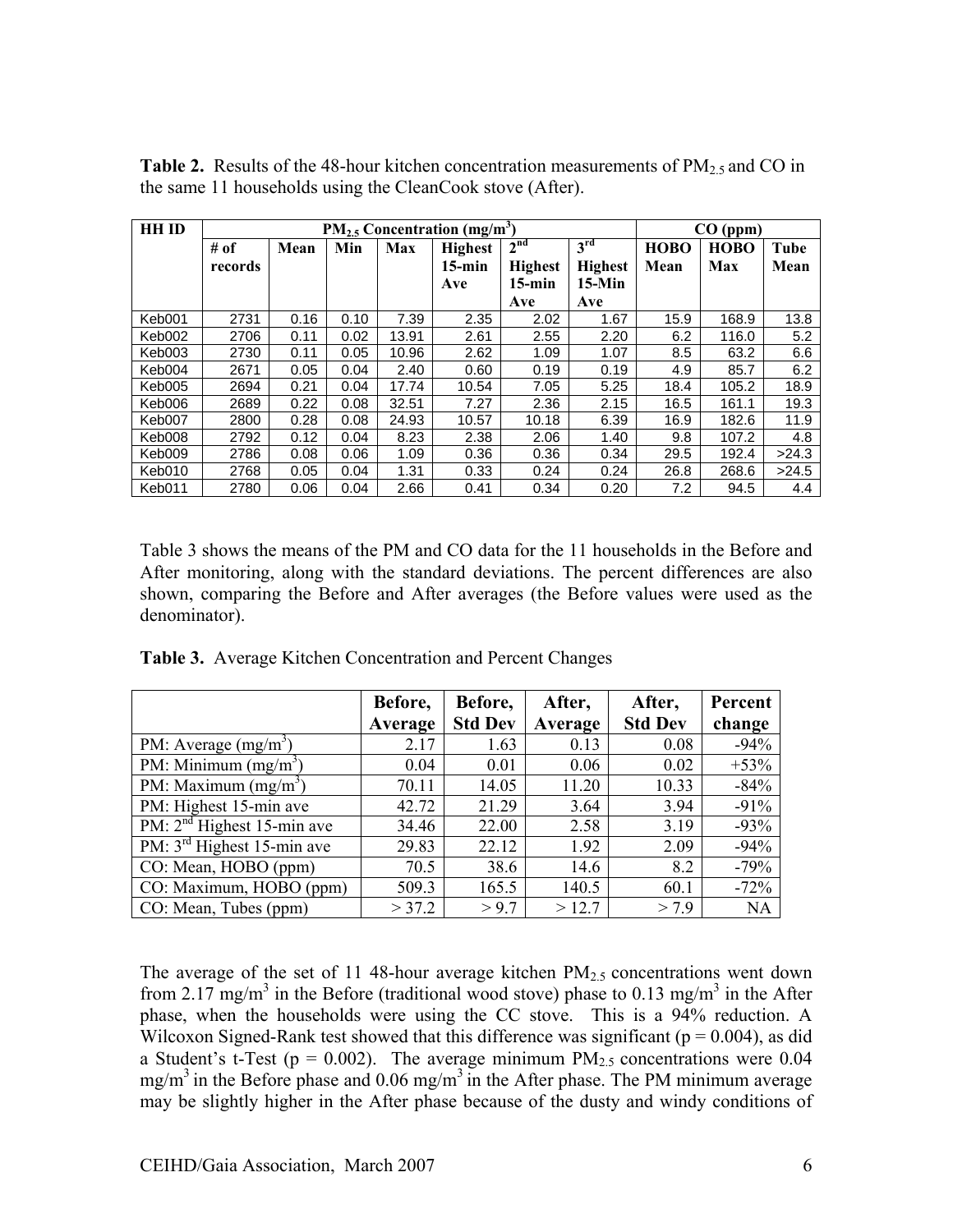the camp during that phase. The average maximum  $PM_{2.5}$  concentrations dropped by  $84\%$ in the After sampling, relative to the Before phase. The highest, second highest, and third highest 15-minute average  $PM_{2.5}$  concentrations were also significantly lower after the introduction of the CC stove, by 91 %, 93%, and 94%, respectively.

Similarly, the average 48-hour kitchen CO concentrations measured by the primary method, the HOBO CO logger, dropped from 70.5 ppm in the Before phase to 14.6 ppm in the after phase, a statistically significant reduction of 79% ( $p = 0.004$  for the Wilcoxon Signed-Rank Test, and  $p = 0.0004$  for the Student's t-Test). The average of the maximum CO concentrations was also significantly different (509.3 ppm Before versus 140.5 ppm After).

#### *Post-Monitoring Questionnaire Results*

 The important findings of the Post-Monitoring Questionnaire are described below. The survey was administered to the main cook at the end of the monitoring session. Eleven of the 11 participants used a modified traditional wood stove for cooking during the Before sampling phase, while one household used a traditional three-stone wood fire stove. All 11 households used the CC stove during the After sampling phase. All households surveyed used a kerosene lamp for lighting on a daily basis in both the Before and After studies. The participants reported no cigarettes smoked during the study. Lastly, the number of people cooked for in each household was essentially the same in the Before and After phases (overall averages of 11.0 Before and 11.2 After). This is shown in Table 4 below.

| <b>HH ID</b> | <b>Before, Number of</b><br>people cooked for | After, Number of<br>people cooked for |
|--------------|-----------------------------------------------|---------------------------------------|
| Keb001       | 11                                            | 11                                    |
| Keb002       | 12                                            | 12                                    |
| Keb003       | 8                                             | 7                                     |
| Keb004       | 8                                             | 8                                     |
| Keb005       | 9                                             | 9                                     |
| Keb006       | 10                                            | 12                                    |
| Keb007       | 16                                            | 14                                    |
| Keb008       | 11                                            | 11                                    |
| Keb009       | 10                                            | 13                                    |
| Keb010       | 11                                            | 11                                    |
| Keb011       | 15                                            | 15                                    |
| Average      | 11.0                                          | 11.2                                  |

**Table 4**. The number of people cooked for on the days of IAP sampling in the Before and After studies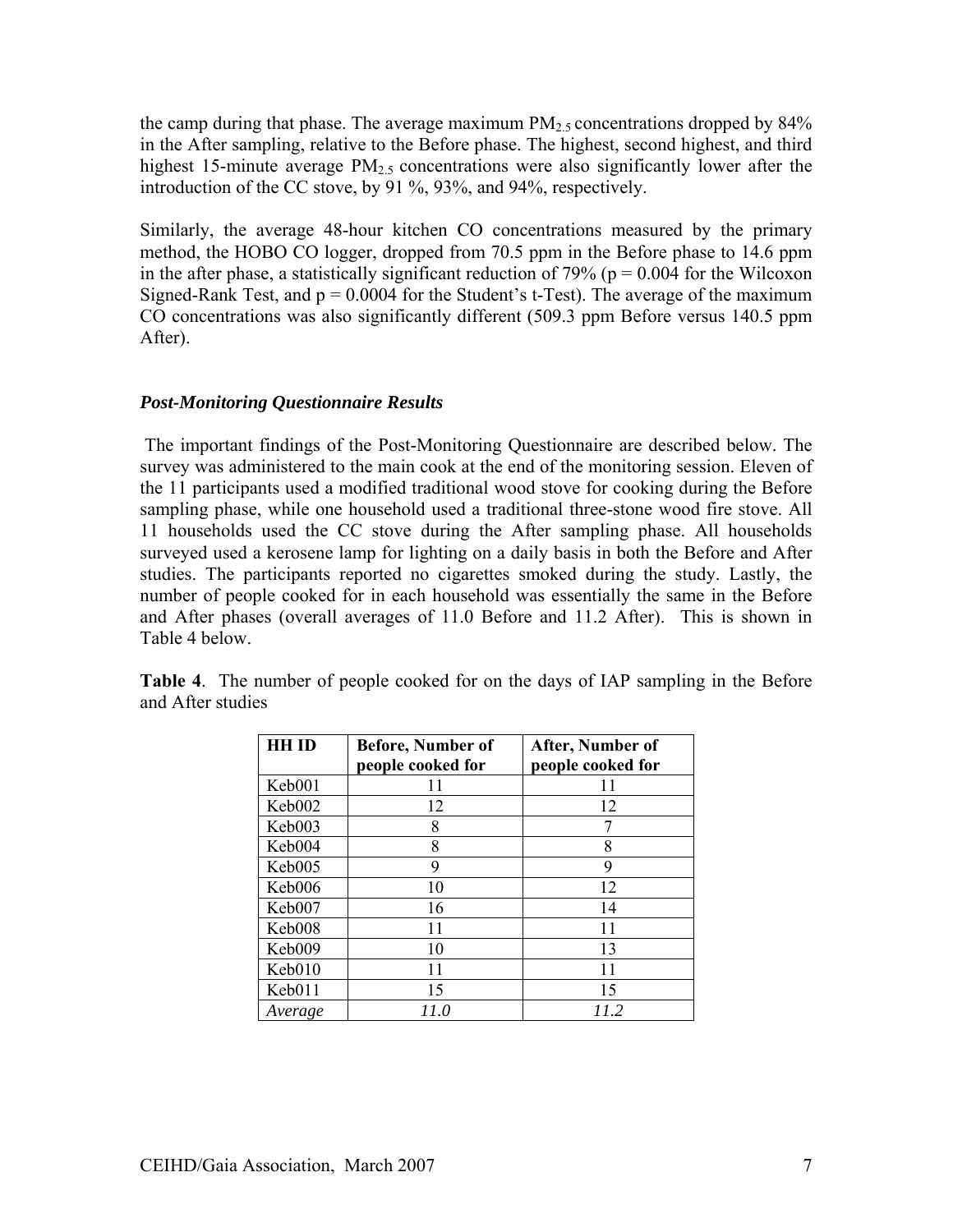### **Discussion**

#### *Comparison of Kitchen Concentrations to International Standards*

The World Health Organization (WHO) sets air pollution guidelines to offer guidance in reducing the health impact of air pollution (both indoor and outdoor) based on current scientific evidence. The WHO recently set new Air Quality Guidelines (AQG) for  $PM_{2.5}$ , ozone, nitrogen dioxide, and sulfur dioxide, along with interim targets that are intended as incremental steps in a progressive reduction of air pollution in more polluted areas (WHO, 2005). The guideline for carbon monoxide was set in 2000 (WHO, 2000).

The results of the IAP monitoring in the 11 households are compared to the World Health Organization's AQG and interim target-1 (WHO, 2005) in Table 5 below. Note that the CO concentrations reported above in parts per million (ppm) were converted to mg/m<sup>3</sup> to match the unit used by WHO (by multiplying by the gram molecular weight of CO, 28, and dividing by the conversion factor of 24.45).

|            | <b>Before (Modified</b><br>traditional stove and<br><b>Charcoal stove)</b><br>$(48 - hr$ ave) | After (CC stove)<br>$(48 - hr$ ave) | <b>WHO</b> interim<br>target-1                  | <b>WHO Air</b><br><b>Quality Guideline</b>      |
|------------|-----------------------------------------------------------------------------------------------|-------------------------------------|-------------------------------------------------|-------------------------------------------------|
| $PM_{2.5}$ | $2170 \text{ ug/m}^3$                                                                         | 130 ug/m <sup>3</sup>               | $75 \text{ ug/m}^3$<br>$(24-hr \text{ mean})^1$ | $25 \text{ ug/m}^3$<br>$(24-hr \text{ ave})^1$  |
| CO         | $80.7$ mg/m <sup>3</sup>                                                                      | $16.7$ mg/m <sup>3</sup>            | <b>NA</b>                                       | $10 \text{ mg/m}^3$<br>$(8hr$ ave) <sup>2</sup> |

**Table 5.** Comparison of kitchen concentrations to WHO guidelines.

 $\sqrt[1]{W}$  WHO, 2005.

 $^{2}$  WHO, 2000.

The average PM concentration in the kitchens was greatly reduced after the households began using the CC stove (from 2170 to 130 ug/m<sup>3</sup>), a very significant improvement in indoor air quality. The households moved much closer to the WHO interim target-1 of 75ug/m<sup>3</sup> for PM<sub>2.5</sub> (and the Air Quality Guideline of 25 ug/m<sup>3</sup>) in the After phase. The average CO kitchen concentration in the modified traditional stove and charcoal stove case was 80.7 mg/m<sup>3</sup> and dropped to 16.7 mg/m<sup>3</sup> during use of the CC stove, much closer to the WHO guideline of 10 mg/m<sup>3</sup>.

#### *Health Implications*

The study on quantifying the human health impact of air pollution has evolved in the last several decades. The advancements in quantifying the effects are due to improvements in pollution monitoring, epidemiological studies, and statistical techniques. Large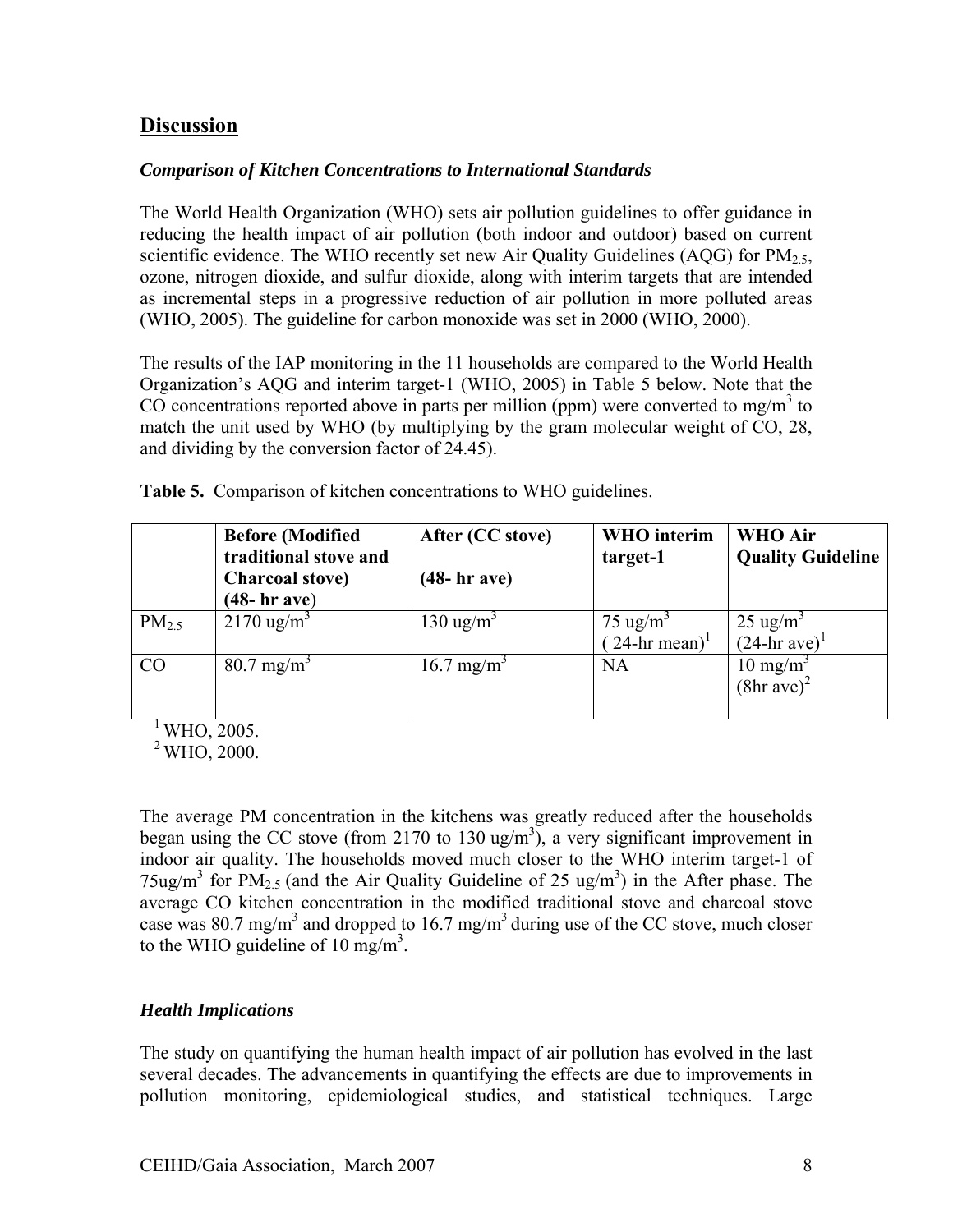epidemiological studies have measured outdoor air pollution (primarily particulate mater) and impacts on the following health conditions: mortality, hospital admission for cardiovascular and respiratory disease, urgent care visits, asthma attacks, acute bronchitis, respiratory symptoms, and restrictions in activity (Ostro, 2004). As noted above, the WHO Quality Guidelines apply to both outdoor and indoor air.

These issues not only affect adults but also children under the age of five. Studies have shown that there is an association between ambient PM and infant mortality (Ostro WHO report, 2004). There is also an association between PM and low birth weight and premature delivery (Ostro WHO report, 2004) (Ritz et al, 2000). Both long and shortterm exposure to IAP has detrimental effects on these populations.

Bart Ostro's 2004 World Health Organization publication also provided relative risk functions for four health outcomes. Table 6 below is reproduced from that report (Ostro, 2004) and shows the four outcomes and the associated exposure metric ( $PM_{2.5}$  or  $PM_{10}$ ), the functions (equations) themselves, including the suggested coefficients, the 95% confidence interval for that coefficient, and the subgroup to whom the outcome applies. The relative risk function allows one to quantify the risk of the outcome when people are exposed at one ambient (outdoor) PM concentration to the risk when they are exposed at another ambient PM concentration. This ratio of risks posed at the two different PM scenarios is called relative risk.

| <b>Outcome and exposure</b> | <b>Source</b>          | <b>Relative risk function</b> | Suggested $\beta$    | Subgroup     |
|-----------------------------|------------------------|-------------------------------|----------------------|--------------|
| metric                      |                        |                               | coefficient (95% CI) |              |
| All-cause mortality and     | Meta-analysis          | $RR = \exp[\beta (X-X_0)]$    | 0.0008               | All ages     |
| short term exposure to      | and expert             |                               | (0.0006, 0.0010)     |              |
| $PM_{10}$                   | judgment               |                               |                      |              |
| Respiratory mortality       | Meta-analysis          | $RR = \exp[\beta (X-Xo)]$     | 0.00166              | Age $\leq$ 5 |
| and short term exposure     |                        |                               | (0.00034, 0.0030)    | years        |
| to $PM_{10}$                |                        |                               |                      |              |
| Cardiopulmonary             | Pope et al.            | $RR = [(X+1)/(Xo+1)]^{p}$     | 0.015515             | Age $>30$    |
| mortality and long-tern     | (2002);                |                               | (0.0562, 0.2541)     | years        |
| exposure to $PM_2$ ,        | R Burnett <sup>a</sup> |                               |                      |              |
| Lung cancer and long-       | Pope et al.            | $RR = [(X+1)/(Xo+1)]^{p}$     | 0.23218              | Age $>30$    |
| term exposure to $PM_{2.5}$ | (2002);                |                               | (0.08563, 0.37873)   | years        |
|                             | R Burnett <sup>a</sup> |                               |                      |              |

**Table 6.** Health outcomes and risk functions for air pollution exposure (reproduced from Ostro, 2004)

<sup>a</sup> Personal communication to the author of the original table (Ostro, 2004)

Though standard practice is to use these four relative risk functions for burden of disease calculations for populations exposed to outdoor air pollution, they can be applied, with much uncertainty, to individuals exposed to differing amounts of PM from either outdoor or indoor air. Here, the four relative risk functions were used to estimate the changes in health risk that result from the changes in kitchen  $PM_{2.5}$  concentrations due to the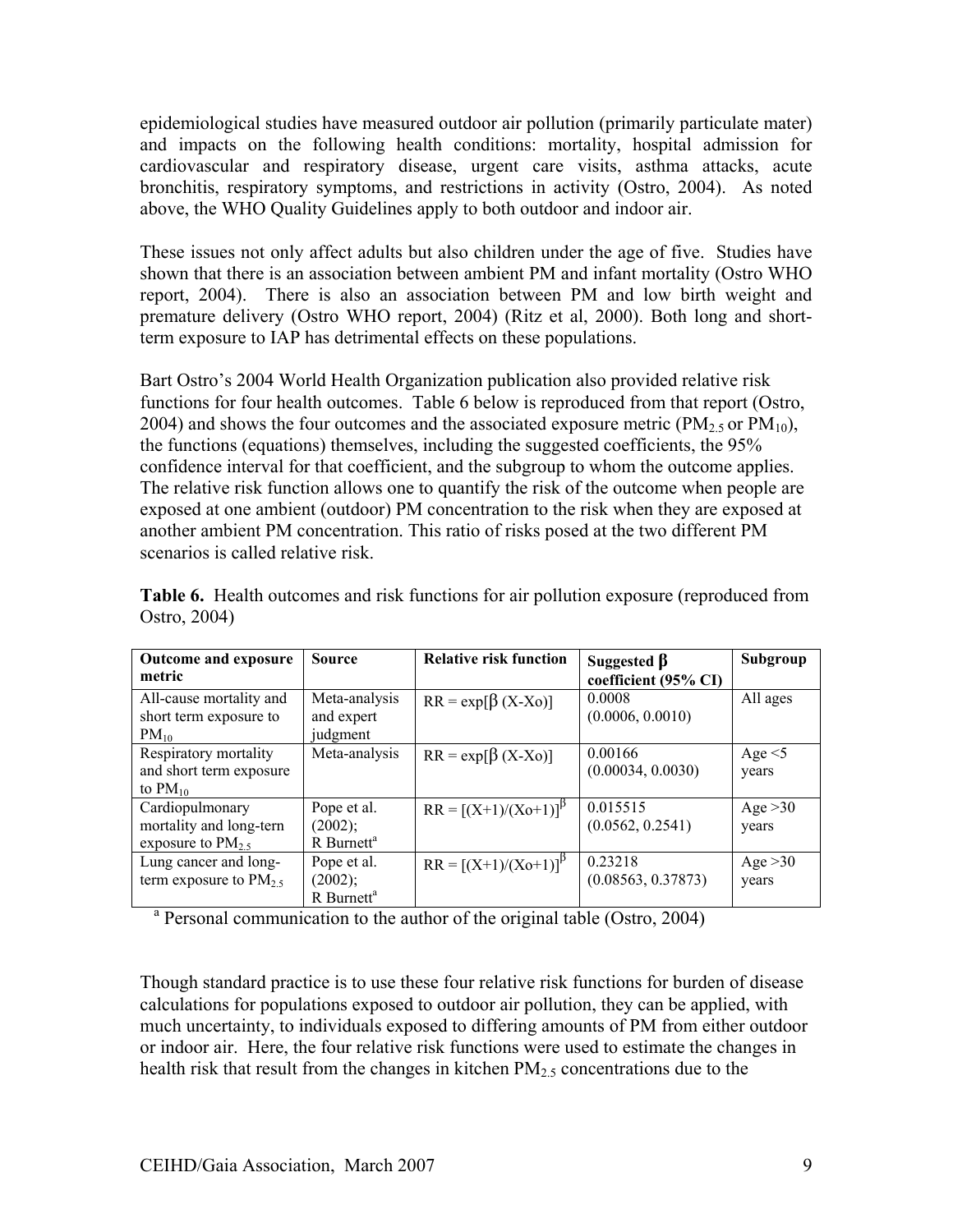introduction of the CleanCook stove. There were three major problems and sources of error in attempting this quantification of health risks.

The first is the problem of estimating the  $PM_{2.5}$  exposure concentration of the household members, given only the kitchen concentrations. Personal monitoring was not performed in this study, no time-activity information was collected, nor did the household members spend their entire days in the kitchen where the monitoring occurred.

The second major problem is that the household members in this study were exposed, while in the kitchen during the Before sampling phase, to air pollution  $(PM_{2.5})$ concentrations that exceeded the outdoor concentrations involved in the epidemiological studies upon which the relative risk functions are based. The shape of the concentrationresponse functions are not known at the high exposure concentrations involved in the Before study. Also, whether there is a threshold concentration, a concentration above which the risk no longer increases, for any of these health outcomes is still unknown.

The third and least troublesome problem in attempting to quantify the health risks associated with the changes in IAP seen in this study of the CleanCook stove is that the first two risk functions are based on  $PM_{10}$  concentrations, not  $PM_{2.5}$  (PM<sub>10</sub> stands for particles of aerodynamic diameter less than 10 microns). Fresh wood burning emissions are almost entirely made up of particles of less than 1.0 micron (Smith, 1987). Hence, this problem was addressed by assuming the  $PM_{10}$  concentration in the kitchens to equal the PM<sub>2.5</sub> measurements made. This is a conservative assumption in that the PM<sub>10</sub> concentration can only be greater than that of  $PM_{2.5}$ .

To attempt to work around the first problem, data was pulled from studies that measured both kitchen and exposure concentrations for household members. A recent IAP monitoring study in Mexico that included kitchen concentration measurement methods similar to those used here (i.e. the same instruments and same placement criteria were used), but also measured the 24-hour personal PM exposure concentration, found that the ratio of the personal  $PM_{2.5}$  exposure concentration of the main cook of the household to kitchen PM<sub>2.5</sub> concentration (the cook/kitchen ratio) to be 0.21 to 0.26 (Johnson et al., 2005). Bruce et al., 2004 showed child/kitchen concentration ratios ranging from 0.42 to 0.79 in rural Guatemala, which seemed to increase with increasing quality of the kitchens. That same trend was seen in a CEIHD study in Nicaragua (CEIHD, 2003) which found cook/kitchen concentration ratios of 0.56 and 0.73 for two groups using open fires and 0.79 and 0.92 for the same two groups when they upgraded to an improved stove with a chimney (the EcoStove). These three studies show the obvious, that the range in the ratio of personal exposure to kitchen concentrations is very large and dependent on the individual situation. Hence, attempting to assign such a ratio to a new situation, such as that in the Kebribeyah camp, is not particularly accurate and introduces much uncertainty. Nonetheless, a personal/kitchen concentration ratio of 0.50 was used here as the "best" estimate. A "high" personal exposure case of 0.80 and a "low" exposure case of 0.25 were also considered.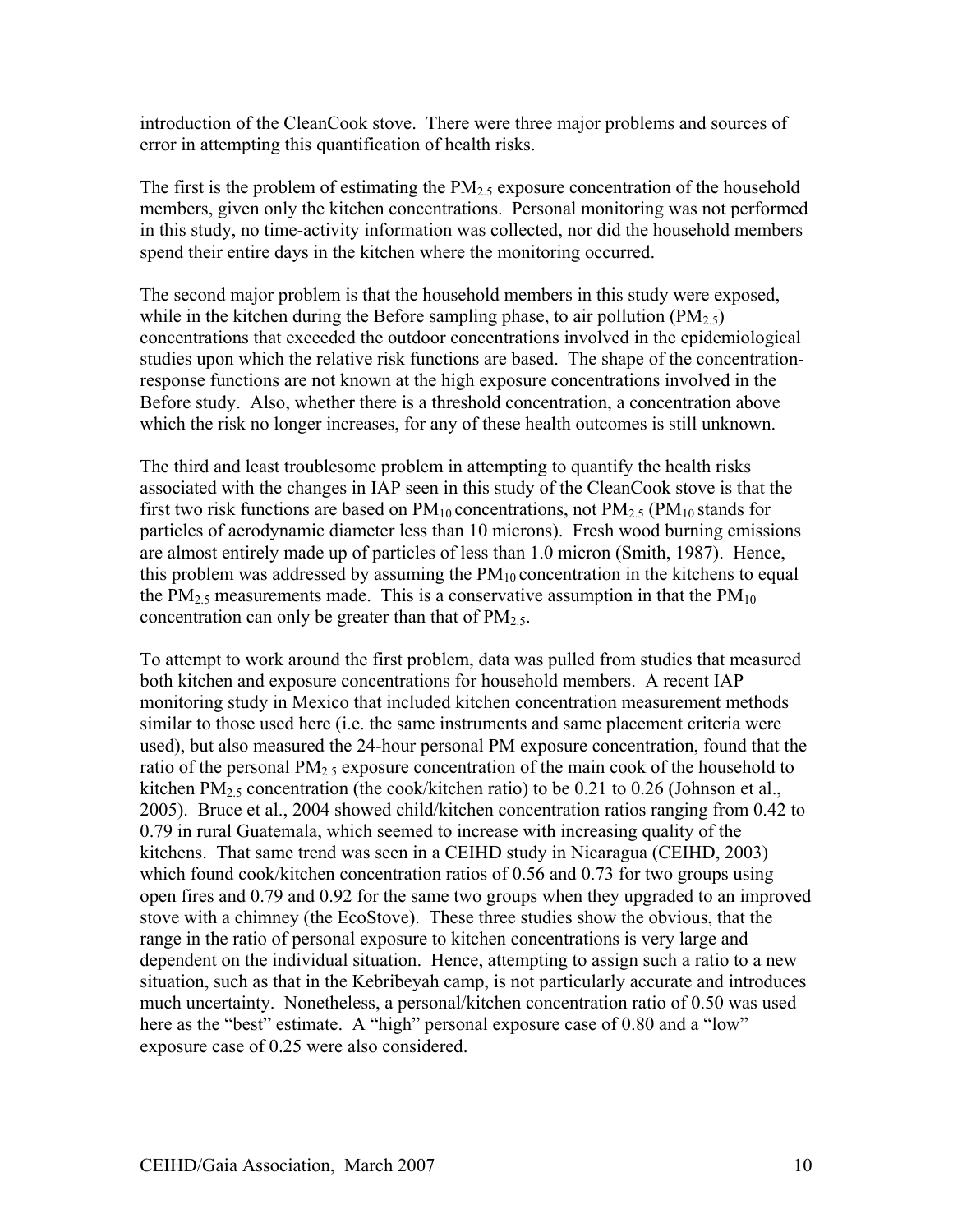Multiplying the "Before" (traditional) kitchen  $PM_{2.5}$  concentration average of 2170 ug/m<sup>3</sup> by the best estimate of 0.50 for the personal/kitchen concentration ratio yielded a personal exposure concentration estimate of 1085 ug/m<sup>3</sup>. Similarly, the "After" (CleanCook) kitchen  $PM_{2.5}$  average of 130 ug/m<sup>3</sup> led to an estimate of personal exposure concentration of 65 ug/m<sup>3</sup>. These two exposure concentrations were applied to the risk functions in Table 6 to estimate the relative risks of going from the lower concentration scenario (CleanCook stove) to the higher concentration scenario (traditional). The same was done for the low personal exposure case (personal/kitchen  $= 0.25$ ) and the high personal exposure case (=0.80). The resulting relative risk estimations are shown in the three columns on the left side of Table 7 below.

The right three columns of Table 7 show the estimated percent decrease in risk of each of the selected outcomes due to using the CleanCook stove versus using the traditional or modified traditional wood stove. The risk decrease fraction is equal to  $1 - (1/RR)$ . According to Table 7, the best estimate relative risk of all-cause mortality was 2.26 for the traditional (Before) versus the CleanCook (After) exposure cases of this study, which translated to an estimated 56% decrease in risk when going from the traditional to the CleanCook stove. Use of the CleanCook stove also had an estimated protective effect of a 82% reduced risk of respiratory mortality in children age <5 years (best estimate), a 35% lower risk of cardiopulmonary mortality in adults >30 years (for all three exposure cases), and a 48% reduced risk of lung cancer (all three cases) compared to use of the traditional wood stove. Note that the estimated relative risks differ only slightly between the three exposure categories for cardiopulmonary mortality and lung cancer, because those two risk functions are much less sensitive to differences in exposure concentrations.

| <b>Outcome</b>                  | <b>Relative Risk (RR)</b><br>(traditional vs. CleanCook<br>stove) |      |      | Percent decrease in risk<br>(CleanCook vs. traditional<br>stove) |      |      |
|---------------------------------|-------------------------------------------------------------------|------|------|------------------------------------------------------------------|------|------|
|                                 | high<br>low<br>best                                               |      |      | low                                                              | best | high |
| <b>All-cause</b><br>mortality   | 1.50                                                              | 2.26 | 3.68 | 33%                                                              | 56%  | 73%  |
| <b>Respiratory</b><br>mortality | 2.33                                                              | 5.41 | 14.9 | 57%                                                              | 82%  | 93%  |
| Cardiopulmonary<br>mortality    | 1.54                                                              | 1.54 | 1.54 | 35%                                                              | 35%  | 35%  |
| Lung cancer                     | 1.90                                                              | 1.91 | 1.91 | 48%                                                              | 48%  | 48%  |

Table 7. Estimated relative risks (CleanCook stove vs. traditional stove) and percent decrease in risks for using the CleanCook stove (showing best estimate, low, and high exposure categories)

The estimations shown in Table 7 must be considered preliminary and extremely uncertain as they are based on many assumptions. Personal exposure measurements would improve these estimations. Further, data from on-going studies of indoor air pollution and health around the world should help reveal the exposure-response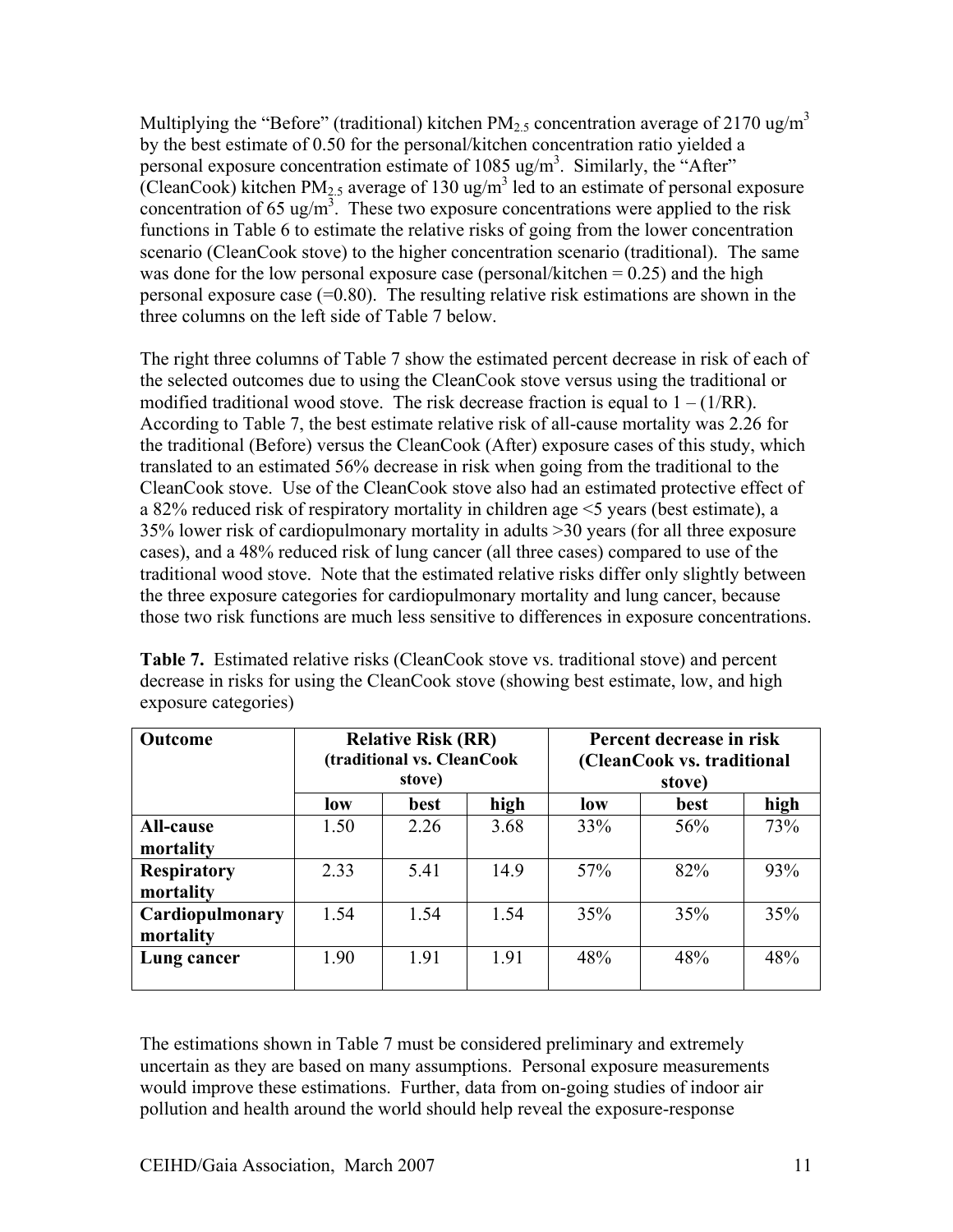relationships necessary to more accurately make these estimations of relative risks and percent risk reductions.

# **Conclusions**

The use of the CleanCook stove in place of traditional wood and charcoal stoves in 11 households in the Kebribeyah Refugee Camp resulted in significant reductions in kitchen indoor air pollution concentrations. Forty-eight hour  $PM_{2.5}$  levels inside the kitchens were reduced by 94% (from 2.17 to 0.13 mg/m<sup>3</sup>) while CO levels dropped by 79% (from 80.7 to 16.7 mg/m<sup>3</sup>).

The health implications of these improvements in indoor air quality are difficult to quantify, as this study did not collect any information on the participants' personal exposure or health status. Furthermore, the tools to make such quantifications are not yet robust in the literature. Some preliminary methods to estimate the health benefits of the reduction in kitchen  $PM_{2.5}$  concentrations were applied here. These methods, while subject to many assumptions and limitations, led to the following best estimates for the use of the CleanCook stove versus the use of the traditional stove: a 56% decrease in the risk of all-cause mortality, a 82% decrease in the risk of respiratory mortality in children under 5, a 35% lower risk of cardiopulmonary mortality in adults >30 years, and a 48% reduced risk of lung cancer. Although the methodology used to obtain these results relied partly on methods that have been published and promoted by the WHO, it is highly experimental and based on several assumptions that are still widely debated in the scientific community. Therefore, Gaia Association should be prepared to respond to challenges from scientists and health policy makers when making these results public. In CEIHD's view, these results are still valuable, as long as they are presented together with the assumptions upon which they are based, as a preliminary indication that remains to be proven through further research.

## **References**

Bruce N, McCracken J, Albalak R, Schei MA, Smith KR, Lopez V, West C (2004). Impact of improved stoves, house construction, and child location on levels of indoor air pollution exposure in young Guatemalan children**,** *Journal of Exposure Assessment & Environmental Epidemiology,* 14(S-1):26-33.

Center for Entrepreneurship in International Health and Development, Evaluation of the efficacy and effectiveness of the EcoStove for reducing indoor air pollution exposures among Nicaraguan women, prepared by John McCracken and Dana Charron, April 2003. http://ceihd.berkeley.edu/IAP.pdf